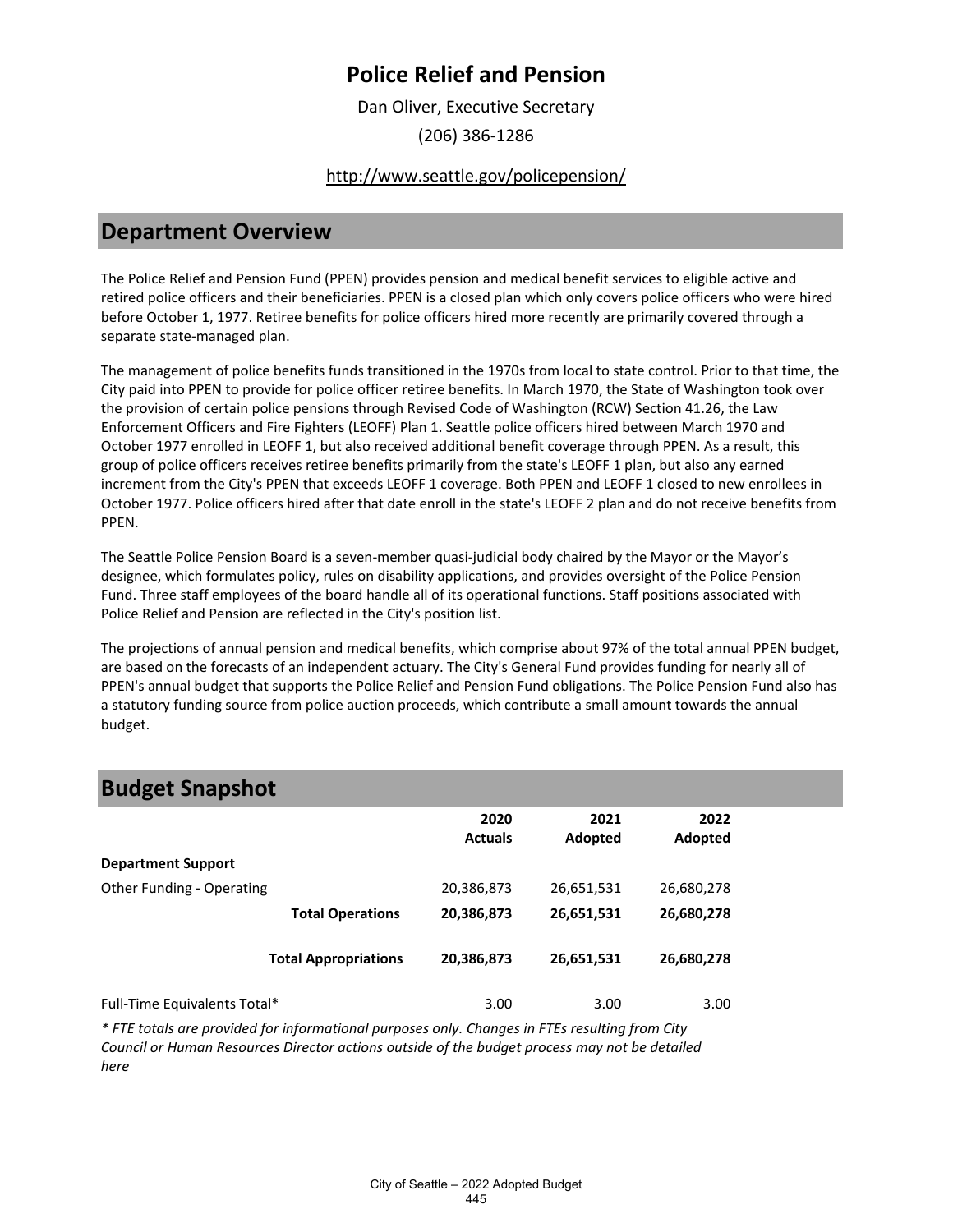# **Budget Overview**

The Police Relief and Pension Fund (PPEN) pays legally mandated pension and medical benefits, including long-term care, to eligible retired police officers and qualified beneficiaries. The total pension benefits for PPEN members are increased annually through locally negotiated cost of living adjustments (COLA) and local inflation. These increases are then offset by the benefits paid by the state's LEOFF 1 pension plan which has its own annual growth rate.

Most of PPEN's retirees are represented by either the Seattle Police Management Association (SPMA) or the Seattle Police Officer's Guild (SPOG).

The 2022 Adopted Budget's retiree medical and long-term care costs are \$15.38 million, unchanged from the 2021 Adopted Budget. The actuarial report anticipates medical and long-term care costs will increase over the next 15 to 20 years due to PPEN's aging membership and annual trend rates for medical and long-term care costs.

The 2022 Adopted Budget includes appropriation increases of \$28,747 for centrally adjusted administrative and labor costs. The Adopted Budget reduces the General Fund transfer by \$3.36 million and an intentional use of \$3.66 million of existing fund balance to provide resources against expected expenditures.

#### **City Council Changes to the Proposed Budget**

The Council made no changes to the 2022 Proposed Budget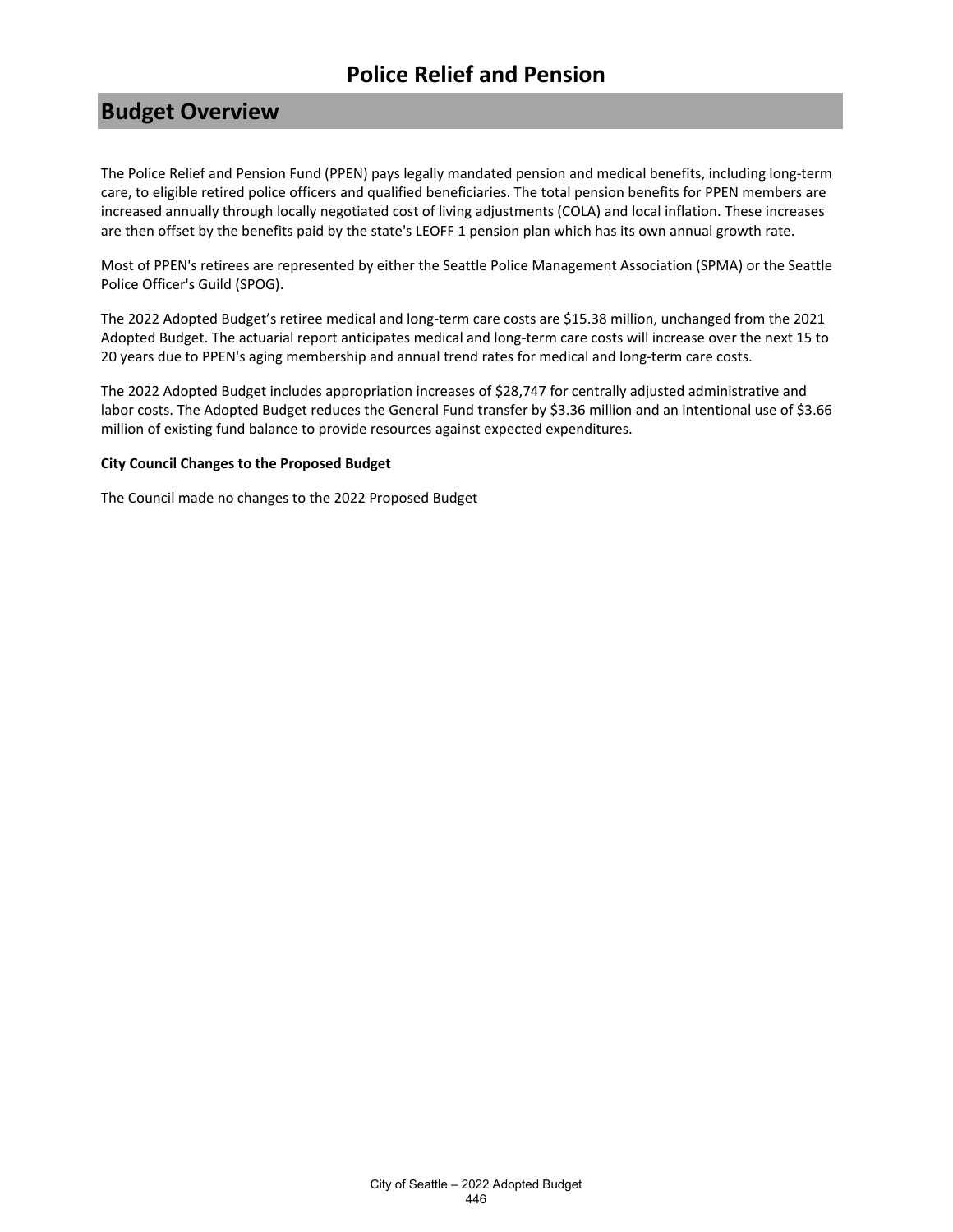## **Incremental Budget Changes**

#### **Police Relief and Pension**

|                                                | <b>Dollars</b> | <b>FTE</b>        |
|------------------------------------------------|----------------|-------------------|
| 2021 Adopted Budget                            | 26,651,531     | 3.00 <sub>1</sub> |
| <b>Baseline</b>                                |                |                   |
| Citywide Adjustments for Standard Cost Changes | 28,747         |                   |
| <b>Proposed Technical</b>                      |                |                   |
| Reduction of GF revenue contribution           |                |                   |
| <b>Total Incremental Changes</b>               | \$28,747       |                   |
| <b>Total 2022 Adopted Budget</b>               | \$26,680,278   | 3.00              |

## **Description of Incremental Budget Changes**

|                                                       | <b>Baseline</b>                                                                                                                                                                                                                                                                                                                                                                                                                                                  |  |
|-------------------------------------------------------|------------------------------------------------------------------------------------------------------------------------------------------------------------------------------------------------------------------------------------------------------------------------------------------------------------------------------------------------------------------------------------------------------------------------------------------------------------------|--|
| <b>Citywide Adjustments for Standard Cost Changes</b> |                                                                                                                                                                                                                                                                                                                                                                                                                                                                  |  |
| Expenditures                                          | \$28,747                                                                                                                                                                                                                                                                                                                                                                                                                                                         |  |
| process.                                              | Citywide technical adjustments made in the baseline phase reflect changes to internal services costs, including rates<br>from the Department of Finance & Administrative Services, Seattle Information Technology Department, Seattle<br>Department of Human Resources, and for healthcare, retirement and industrial insurance charges for the<br>department. These adjustments reflect initial assumptions about these costs and inflators early in the budget |  |

#### **Proposed Technical**

#### **Reduction of GF revenue contribution**

Revenues  $$28,747$ 

This change reduces the GF contribution for 2022 to the Police Relief and Pension Fund (61060) with the intent of reducing available fund balance. The General Fund transfer is reduced by \$3.36 million requiring an expected, intentional use of \$3.66 million of existing fund balance to provide resources against expected expenditures. A total increase of \$28,747 is needed to cover incremental labor costs in 2022.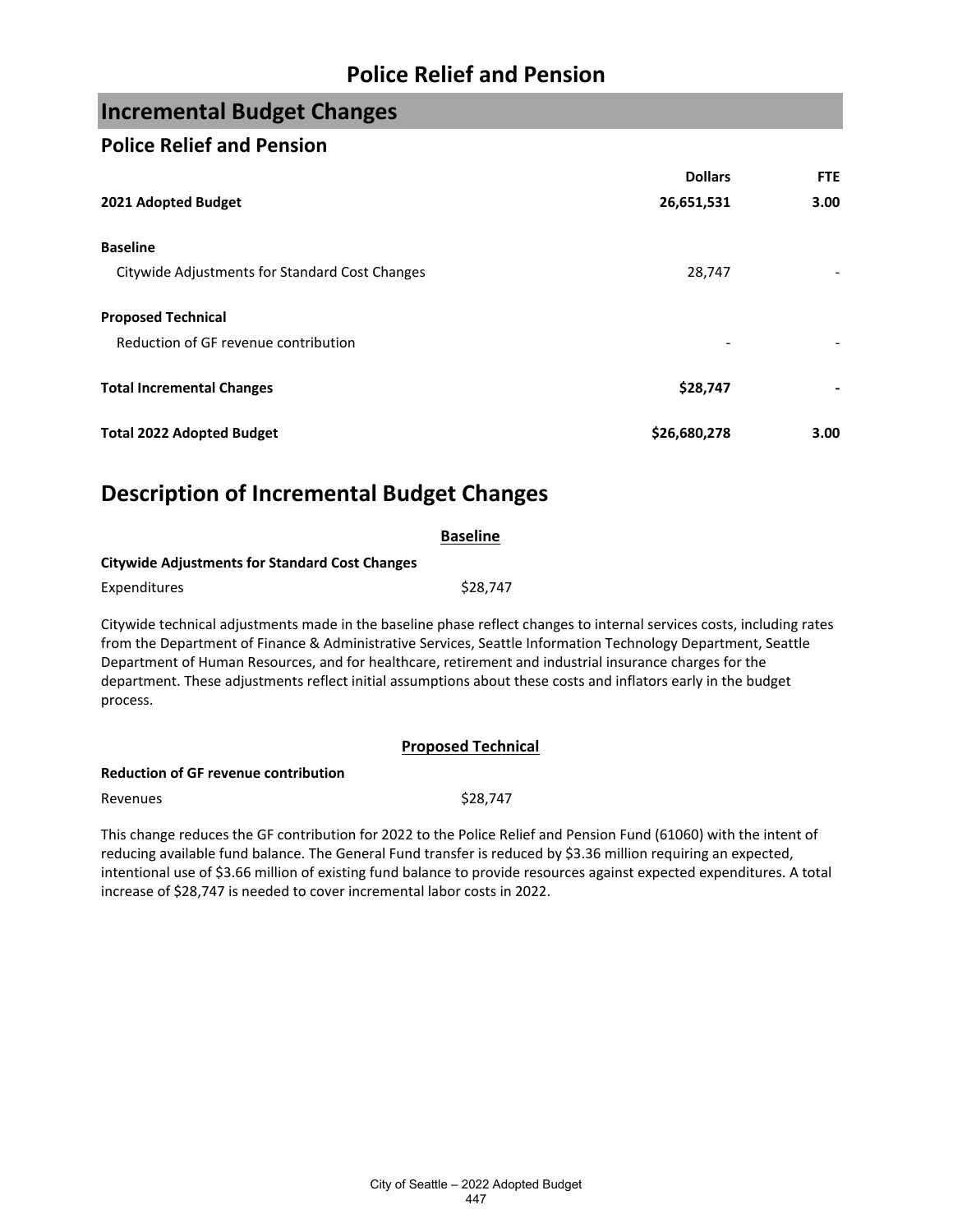## **Expenditure Overview**

| <b>Appropriations</b>                          | 2020<br><b>Actuals</b> | 2021<br>Adopted | 2022<br>Adopted |
|------------------------------------------------|------------------------|-----------------|-----------------|
| PPEN - BO-PP-RP604 - Police Relief and Pension |                        |                 |                 |
| 61060 - Police Relief & Pension Fund           | 20,386,873             | 26,651,531      | 26,680,278      |
| Total for BSL: BO-PP-RP604                     | 20,386,873             | 26,651,531      | 26,680,278      |
| <b>Department Total</b>                        | 20,386,873             | 26,651,531      | 26,680,278      |
| Department Full-Time Equivalents Total*        | 3.00                   | 3.00            | 3.00            |

*\* FTE totals are provided for informational purposes only. Changes in FTEs resulting from City Council or Human Resources Director actions outside of the budget process may not be detailed here*

# **Budget Summary by Fund Police Relief and Pension**

|                                      | 2020<br><b>Actuals</b> | 2021<br>Adopted | 2022<br>Adopted |
|--------------------------------------|------------------------|-----------------|-----------------|
| 61060 - Police Relief & Pension Fund | 20,386,873             | 26.651.531      | 26,680,278      |
| <b>Budget Totals for PPEN</b>        | 20,386,873             | 26,651,531      | 26,680,278      |

# **Revenue Overview**

|                        | <b>2022 Estimated Revenues</b>              |                        |                 |                 |
|------------------------|---------------------------------------------|------------------------|-----------------|-----------------|
| <b>Account</b><br>Code | <b>Account Name</b>                         | 2020<br><b>Actuals</b> | 2021<br>Adopted | 2022<br>Adopted |
| 360400                 | Unclaimed Money/Property Sales              | 98,624                 | 117,000         | 117,000         |
| 360430                 | <b>Employr Pnsn Contributions</b>           | 25,876,986             | 25,858,986      | 22,500,000      |
| 397010                 | <b>Operating Transfers In</b>               |                        | 400,000         | 400,000         |
| <b>Pension Fund</b>    | Total Revenues for: 61060 - Police Relief & | 25,975,610             | 26,375,986      | 23,017,000      |
| 400000                 | Use of/Contribution to Fund<br>Balance      |                        | 275,545         | 3,663,278       |
| <b>Pension Fund</b>    | Total Resources for:61060 - Police Relief & | 25,975,610             | 26,651,531      | 26,680,278      |
|                        | <b>Total PPEN Resources</b>                 | 25,975,610             | 26,651,531      | 26,680,278      |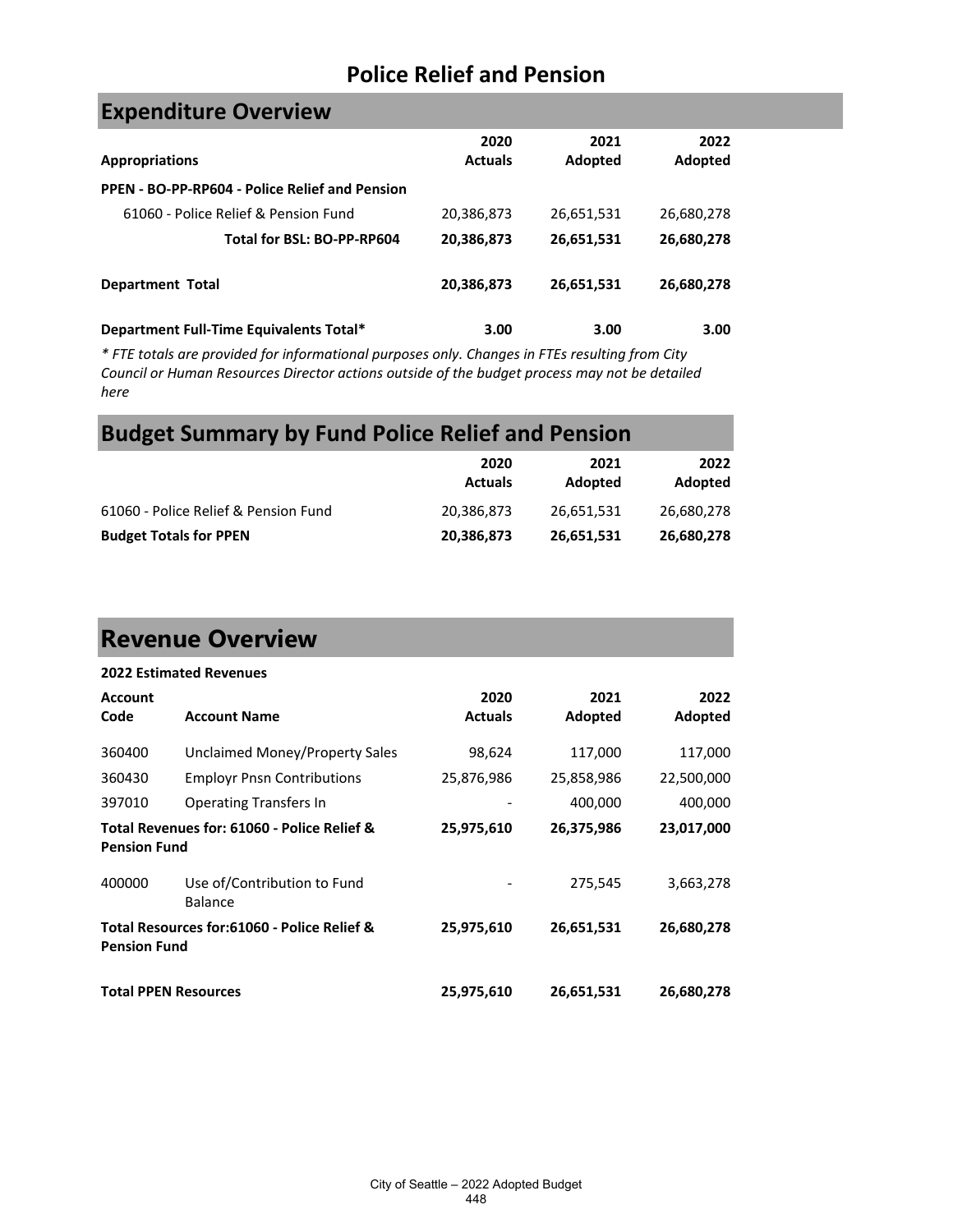### **Appropriations by Budget Summary Level and Program**

#### **PPEN - BO-PP-RP604 - Police Relief and Pension**

The purpose of the Police Relief and Pension Budget Summary Level is to provide responsive benefit services to eligible active-duty and retired Seattle police officers.

| <b>Program Expenditures</b>   | 2020<br><b>Actuals</b> | 2021<br>Adopted          | 2022<br>Adopted |
|-------------------------------|------------------------|--------------------------|-----------------|
| Death Benefits                | 19,000                 | 18,000                   | 18,000          |
| Leadership and Administration | 785,212                | 874,782                  | 903,529         |
| Long-Term Care                | 4,570,085              | $\overline{\phantom{a}}$ |                 |
| <b>Medical Benefits</b>       | 7,359,537              | 15,380,000               | 15,380,000      |
| <b>Pensions</b>               | 7,653,038              | 10,378,749               | 10,378,749      |
| <b>Total</b>                  | 20,386,873             | 26,651,531               | 26,680,278      |
| Full-time Equivalents Total*  | 3.00                   | 3.00                     | 3.00            |

*\*FTE totals are provided for informational purposes only. Changes in FTEs resulting from City Council or Human Resources Director actions outside of the budget process may not be detailed here*

*The following information summarizes the programs in Police Relief and Pension Budget Summary Level:*

#### **Death Benefits**

|                  | 2020           | 2021    | 2022           |
|------------------|----------------|---------|----------------|
| Expenditures/FTE | <b>Actuals</b> | Adopted | <b>Adopted</b> |
| Death Benefits   | 19.000         | 18.000  | 18.000         |

#### **Leadership and Administration**

|                                    | 2020           | 2021    | 2022    |
|------------------------------------|----------------|---------|---------|
| Expenditures/FTE                   | <b>Actuals</b> | Adopted | Adopted |
| Leadership and Administration      | 785.212        | 874.782 | 903.529 |
| <b>Full Time Equivalents Total</b> | 3.00           | 3.00    | 3.00    |

#### **Long-Term Care**

|                  | 2020           | 2021    | 2022                     |
|------------------|----------------|---------|--------------------------|
| Expenditures/FTE | <b>Actuals</b> | Adopted | Adopted                  |
| Long-Term Care   | 4,570,085      | -       | $\overline{\phantom{a}}$ |